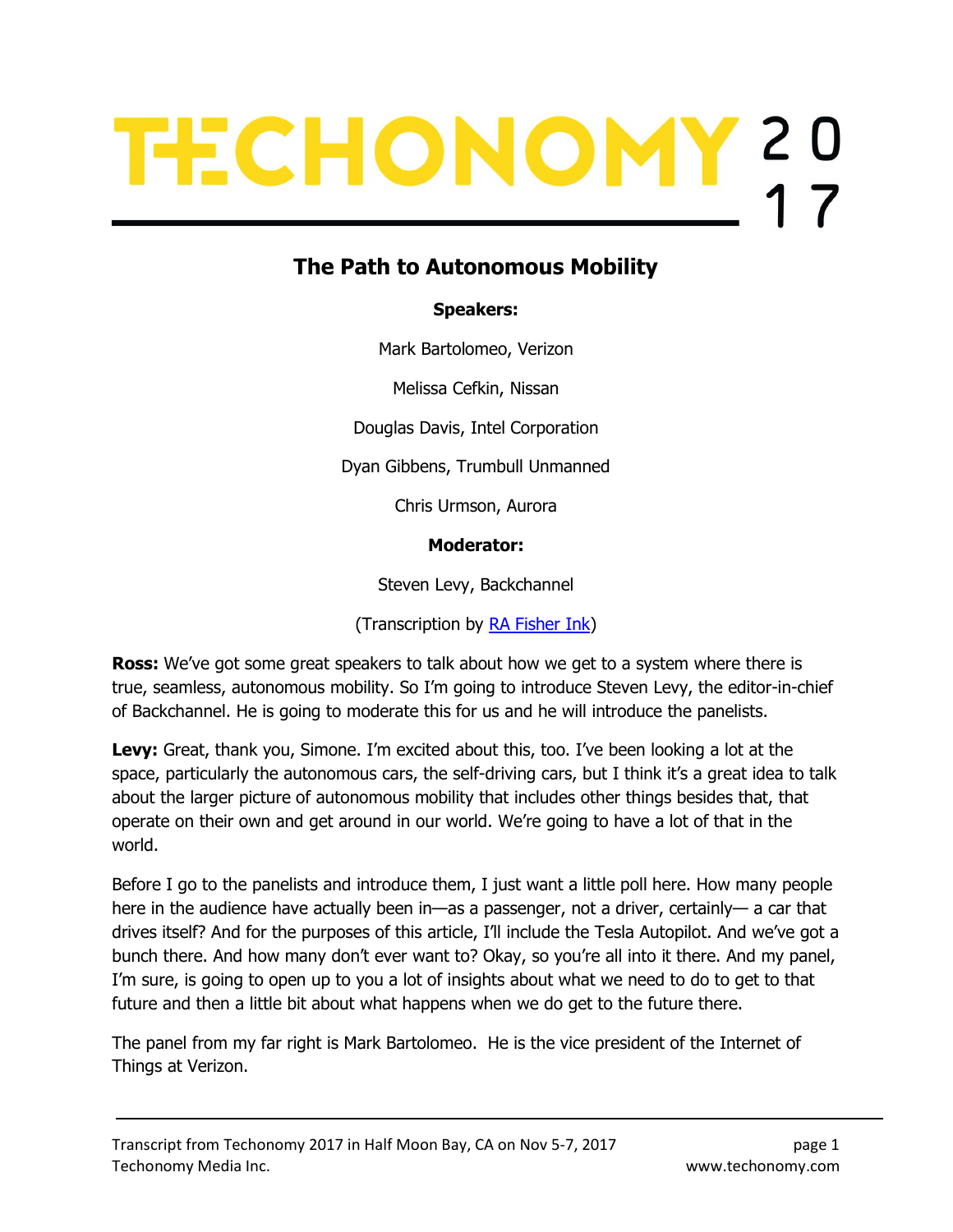Melissa Cefkin is an anthropologist at Nissan.

Doug Davis of Intel; he is the vice president and general manager of the Augmented Driving Group at Intel, which has a very big interest in this.

Dyan Gibbens, is the CEO and founder of Trumbull Unmanned. She'll tell us what that is; it's a lot to do with drones.

And finally and certainly not least, Chris Urmson, who is the founder and CEO of Aurora Technologies. I met him when he was involved with X or Google X or Alphabet X—

Urmson: Something like that.

Levy: Yes, or as Apple would say, ten, in their self-driving car project there. So I want to ask each of you two things here. One, just say maybe a couple sentences about what you do at the place where you do it. And then also to answer the question, when does this happen?

# **Bartolomeo:** When does what happen?

**Levy:** So when do we achieve the singularity of autonomous mobility, when our cars drive themselves and the boats and the planes and the trucks?

**Bartolomeo:** So my role at Verizon is I'm responsible for all of our IoT solutions, which are primarily addressing the industrial sectors and businesses—healthcare, fleet management, telematics, a lot of the transportation and energy management types of businesses. And you know, we see transportation as probably the place where we'll have the biggest impact on autonomous mobility, although I know we're going to talk about robotics and things like that today.

We got involved initially in telematics back in 1997 with the 1997 Cadillac when it was being launched by General Motors and OnStar at the time and we've stayed very involved in the automotive industry. We have about 6 million vehicles on the network today and about a million fleet vehicles that we manage. From a timing standpoint, we think this will be a very serial, evolutionary type of approach. We'll see different types of autonomy taking place, we'll see certain industries and markets moving faster. We think we'll see UAVs [unmanned aerial vehicle] lead a lot of that. We think there's some really well-defined business cases that support UAVs.

But in terms of full autonomous vehicles, by 2030 or 2035, maybe 30 percent of the vehicles being sold will be fully autonomous. They probably would only account for maybe 10 to 20 percent at the most of miles driven. So we're going to see this three-percent adoption and this five- and 10- and 20-percent adoption over a very long period of time.

**Levy:** Interesting, okay, so keeping in that mind, you were talking really mid-century for the singularity? Okay. Melissa?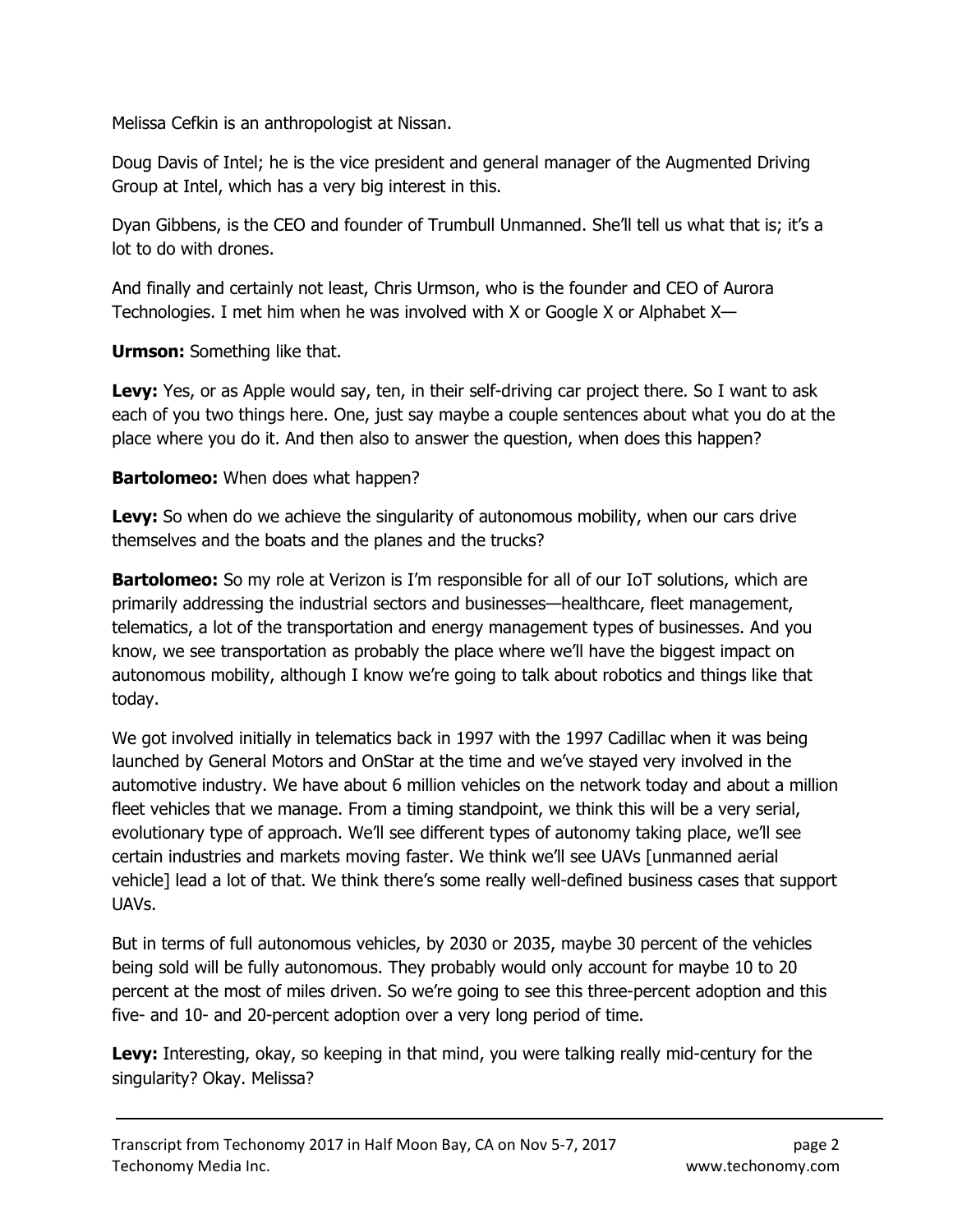**Cefkin:** I'm happy to be here and a part of this conversation. I lead a small group of social scientists, where we focus on how the world will engage with autonomous vehicles from the standpoint of the everyday, average person in the world who might encounter these cars on the road. So you asked the question about how many people had been inside of them or some degree of that, with the Tesla or something else.

What we look at is all the people who don't even know, necessarily, that they might be interacting with them, engaged with them, as a starting point, to unpack the question of what will it mean to have more of these increasingly autonomous systems moving about and occupying our world, and how does it change or address how we live and what we're trying to accomplish. And currently, we use that work at Nissan to inform both the system design that can help us shape how these vehicles, the cars themselves, should move and maybe adapt as they move around the world. Nissan is a global car company in the mass market and we're really committed that we make vehicles that are going to be meaningful and adaptable in the variety of markets that we serve, which is many, many places. And then we also imagine how the vehicles themselves might need a change, with additional signaling and what possibilities for services and all there will be.

Like Mark said, I think that we also see a sort of gradual projection in terms of the shift and it's not going to be all or nothing. It's not right away, tomorrow, that we're going to see the more fully autonomous [transportation]. So we will see some pockets of use for fully autonomous vehicles by about 2026 and it will be a gradual development to get to that, and then on from there.

# Levy: Okay.

**Davis:** So from my standpoint, my team has been developing primarily the computing that's necessary for these kinds of autonomous vehicles. But we recently also acquired a company called Mobileye that gives us the ability to both understand more about the environment, how to do that very efficiently and combine that with the computing or the decision-making that is necessary within the vehicle.

But the other part of my role has been connecting the other parts of Intel to support the ecosystem for these kinds of devices. They need to be connected, right? And so, provide that connectivity that the edge of the network is going to play a really important role in deploying things like maps or providing us content when we're just passengers in these vehicles and we can use that time more productively. And then of course, everything that happens in the data center to do calculations, to refine models, to be able to support the fleets of vehicles out on the road. So from an Intel perspective, we really think about that full breadth, from the vehicle to the data center.

Levy: Why was buying Mobileye important to this since, obviously, there was a momentum in the field on its own? That was a substantial investment you made in that company. Why did you feel that you guys had to be in that one?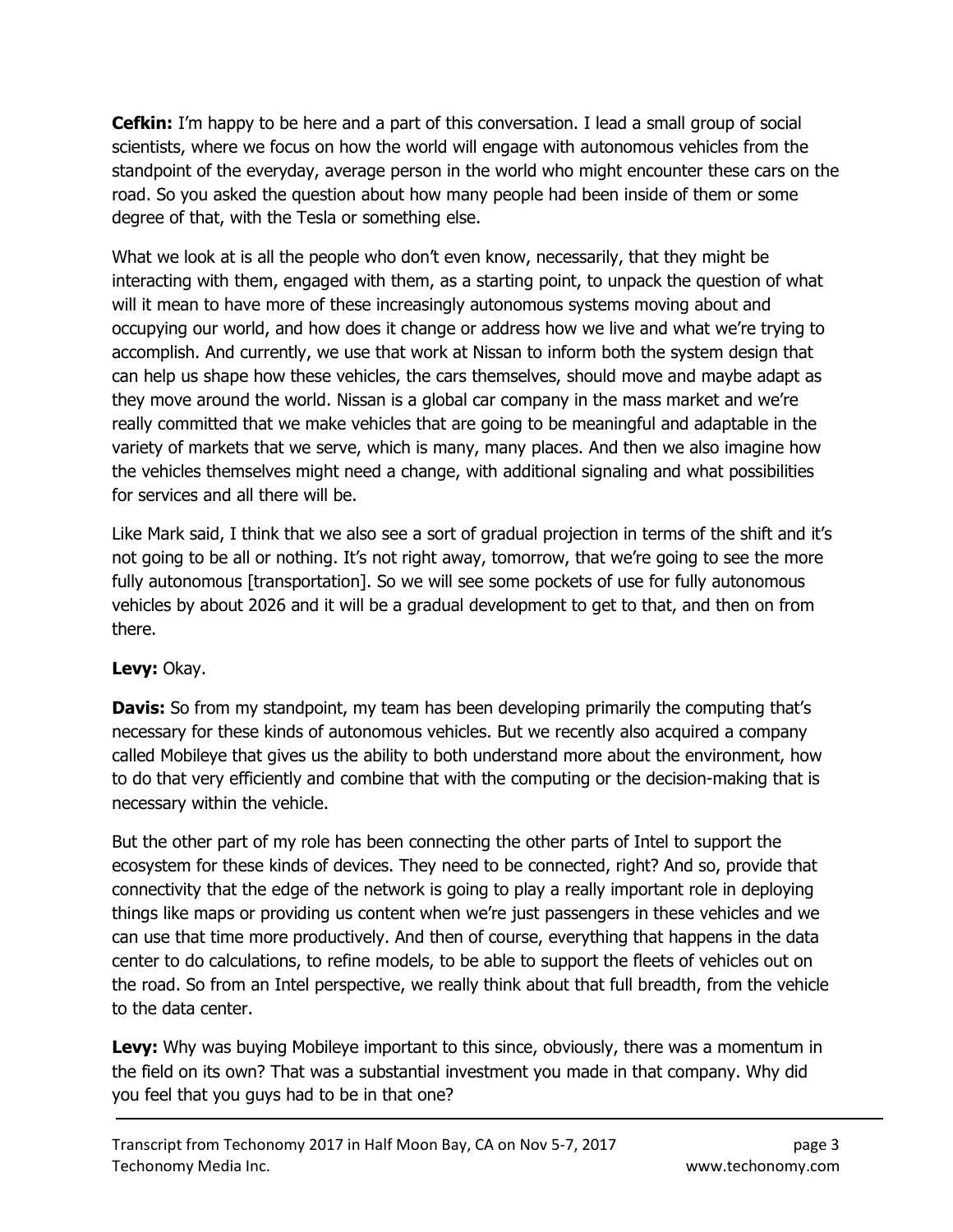**Davis:** Well, certainly they bring a significant amount of expertise in this space. They've been doing driver-assist technologies for many, many years. They've been in business for 19 years now. They're deployed in millions of vehicles. And so it gives us the ability to put together both the capabilities to understand the environment around the vehicle as well as to be able to calculate trajectory.

I tend to agree with Mark's and Melissa's comments in terms of when we will see the majority of vehicles. I think we're going to be talking in the 2025 to 2030 range. But I'm also one of those that's advocating the industry to move fast. We can't do like we did with airbags. It took 50 years for that technology to become pervasive in cars and to me, this has got to happen much, much faster because it will save lives. And so I think just the imperative for all of us it make it move faster than the automotive industry's ever moved before.

# Levy: Great. Okay, Dyan?

Gibbens: Good morning, I'm Dyan Gibbens. I lead Trumbull Unmanned; we're a Forbes Top 25 veteran-founded company and we fly drones in challenging and austere environments to collect and analyze data for the energy sector. We fly and collect data and we analyze that data both onshore and offshore, upstream, midstream, and downstream, and we focus on environmental and industrial sustainability. So that's what we do as a company. We're Houston-based. And with respect to autonomy, I think it depends on how we define autonomy. I think that was brought up a couple times. And how we move forward with that. So who here thinks autonomy's going to decrease over time, our usage of it? Okay, no one's hand is raised.

# [LAUGHTER]

And then who thinks we're going to use fewer unmanned systems over time? No. And so it's that evolution of how we ensure that we're progressing autonomy with digital ethics in mind, how we're progressing autonomy with the greater good in mind, and that we don't let certain tools and technology into nefarious actors. I'm just going to throw out some big things early on but I look forward to this conversation.

### Levy: Great.

**Urmson:** So I lead Aurora Innovation; we're a company building an automated driver, effectively. So we want to focus on doing what we think we can do really well, which is the software and the systems to drive the car, and then work with partners who know how to build the hardware, build the vehicles, and know how to bring it to market and help see the safety benefits and the other consumer benefits that matter. And this is why my team and I are so passionate about this.

When's it going to happen? I think you can start to see it today. So many people have been in cars and you can buy a production Tesla today, which has a driver-assistance capability. You can also go to fenced-off places where you can ride in a driverless shuttle at low speed and do that safely. And what's going to happen is the application domains, where you can get in a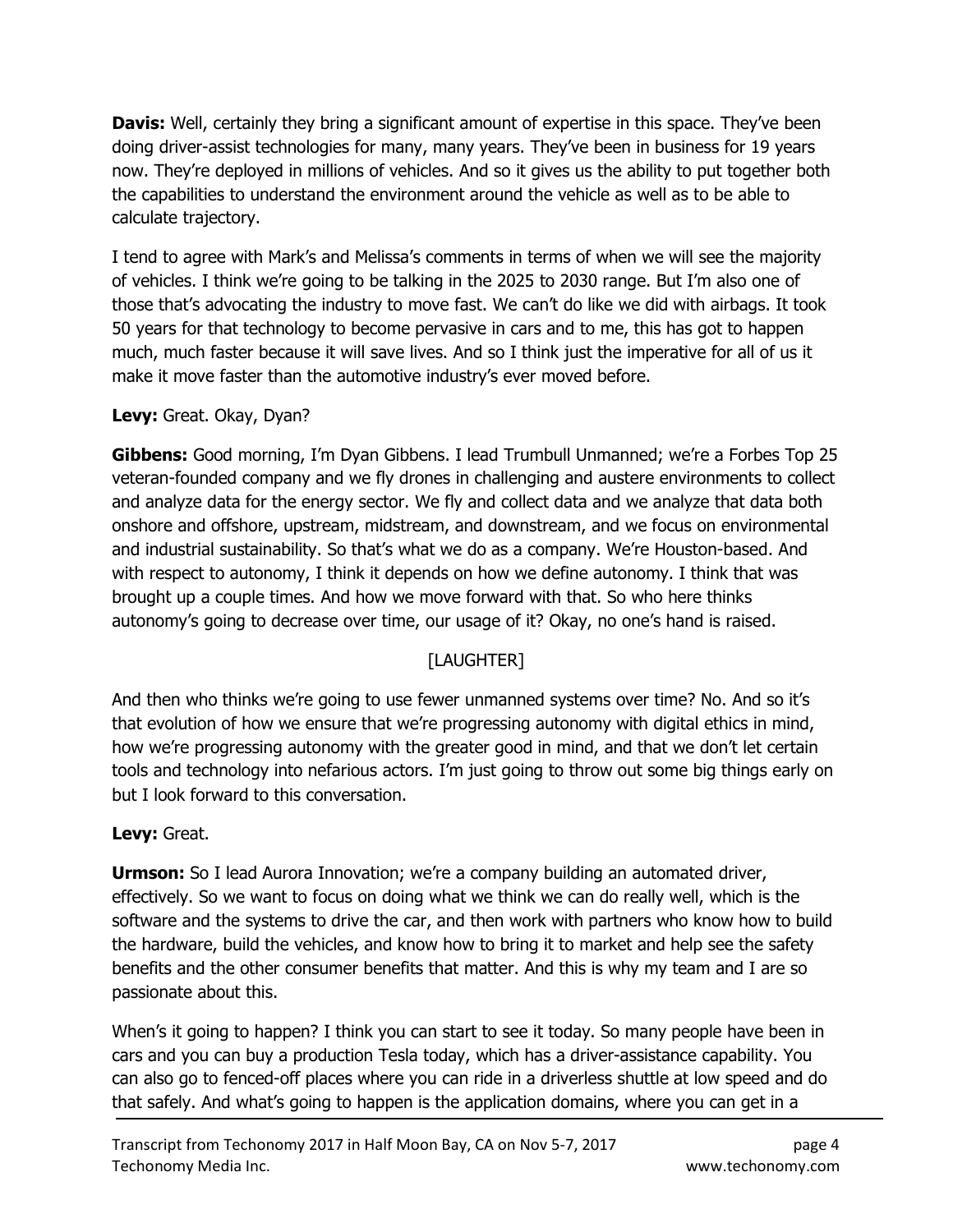vehicle that drives itself, are going to increase over time as we get safer and better. And I agree with Doug that we have to move this as quickly as possible because, unlike airbags where really the only benefit is saving you in a horrible event so you don't really get to experience the upside of it on a daily basis—with self-driving technology you're going to see that upside every day. And so we get all the safety benefits along with the fact that you can sit in the car and do what it is you want to do on your drive in the morning.

Levy: So Chris, you have the disadvantage of having worked with me, so I know questions to pin you down. When I did my last dive into that, it was almost two years ago and I asked you when the cars would be able to handle the full range of tasks within driving—level four it's called—and you said when your son was going to get a driver's license.

**Urmson:** Two years from now.

Levy: Yes. Do you still think that?

Urmson: Yes, I think that—and again, I don't mean to parse words too much but I think that you'll be able to go places in a driverless car within the next two years. Meaningful places. I don't think it'll be ubiquitous. The U.S. automotive fleet turns over, over about a fifteen-year period so even if you started selling every car this year being fully self-driving, it would take fifteen years to get to full penetration. And we're nowhere near that. But I think there will be places in the U.S. [and] in the rest of the world within the next two years where you'll be able to call a driverless car. It'll come pick you up and take you where you want to go.

**Levy:** So between now and that time, there's a number of obstacles that have to be surmounted. One of them—though certainly not in this audience—is the acceptance of that. And Melissa's done a lot of looking into that. There are a lot of people who basically say you can pry my steering wheel from my cold, dead hands and whatever.

# [LAUGHTER]

But Melissa, I want you specifically—and other people can talk about this as well—to talk about the acceptance of this. What do the people who aren't plugged into that, who aren't believers of technology, who hear about this and might be intimidated; what [do] they think?

**Cefkin:** Yes, I think personally, I'm pleased that there's people out there that are reticent and uncertain because I think it exercises all of us to remind ourselves to ask what are we really up to? Why are we doing this? It's not good enough to just say, because we can, it'd be really cool to have these vehicles that can move by themselves and do these things. There needs to be real value. We've already brought up safety. We have the opportunity to improve environmental things on many fronts, both in the day-to-day driving task, the values that come when you have a car that behaves a little better than most of us as drivers, and with the larger scale, as the shift in the fleet begins to merge with electrification and things like that. But the fact that there are people who are reticent is what exercises us and reminds us that, I think, at the end of the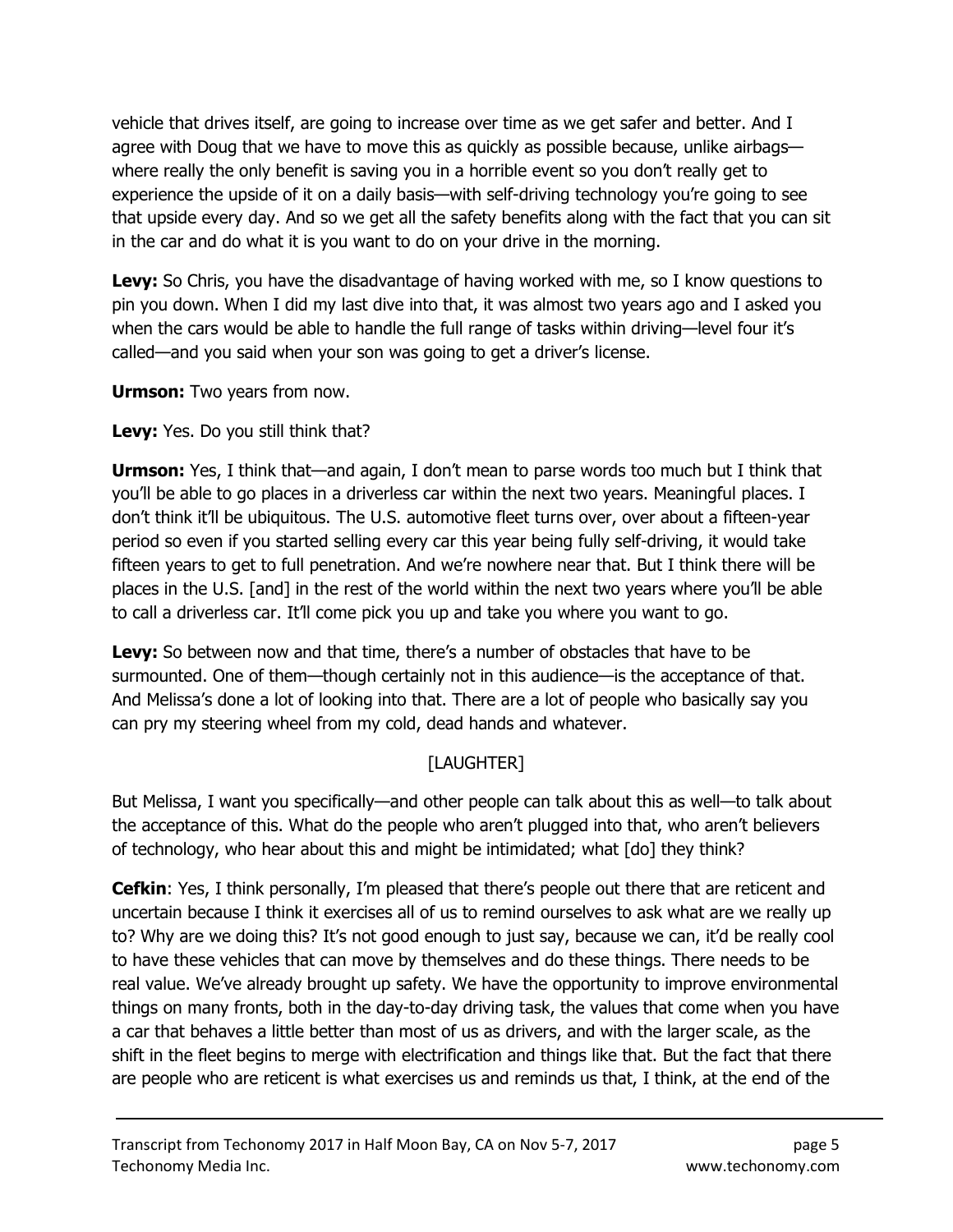day the real goal is that it's not about those technologies themselves. They are a vehicle to our lives and it's really about how we're making our own lives more autonomous or more capable.

But I would say, you guys probably see the same press. There's been some recent press about declining interest in autonomous vehicles and declining trust. People are saying, why should I ever do that, what's the problem with driving? And I think that some of the figures that we've seen are that the fleet by 2022—or 2025, I hope I have these years right—we would maybe have only about 600,000 autonomous vehicles. But it will increase exponentially—

**Levy:** And they will all be tested by these other companies that are riding around Mountain View and Phoenix now?

**Cefkin:** Yes, exactly, the testing. What we focus on is, what is that daily experience to make it something comfortable and adaptable? I actually like to think of the acceptance problem not as "what do we do to get them to want it?" but "what do we need to do so that it makes sense in the worlds that people live in?" We look at acceptance from the standpoint of as these vehicles are moving about in worlds, how does they integrate seamlessly into the variety of different kinds of worlds that we live in? And the studies that I lead, we do a lot of empirical studies of what happens on the road today. We learn that how traffic moves and what people do on the streets and expect varies considerably from place to place. It can be the difference between being on a college campus and being two blocks away in a downtown area. How fast is the traffic moving? What is the etiquette? Who yields to who? So these are the kinds of things that people will have that very mundane experience about. So I think from the acceptance side, again, it's not only what can we do to convince people, but it's also what do we need to do to design appropriate behavior for the vehicles.

Levy: Chris, you're nodding. You've had a lot of experience with testing out there. What have you felt about that? What's the reaction that you get from the millions of miles of projects that you've been involved with and experienced?

**Urmson:** I actually think it's a very subtle question because I think there's the question of, as a society, how do we want to bring this technology into existence and how do we make sure we realize the benefits of it and not end up with more empty vehicles driving around, clogging up the roads and more pollution and whatnot as a result of that. There's a bunch of social qualities. And then there's how do we get people to accept it? Should they accept it and do they accept it?

And the second one is actually the one that I don't worry about at all. So many times, I've taken people that have come in incredibly skeptical, whether they be elderly, whether they be just technophobic, and they come in and say, "Geez, you've got some smoke and mirrors here; this is terrible, I'm never going to do it." And we get them into the car and then go take it on the freeway and five minutes in, they're like, "Oh, it just drives itself?" It's a self-driving car, what exactly did you expect?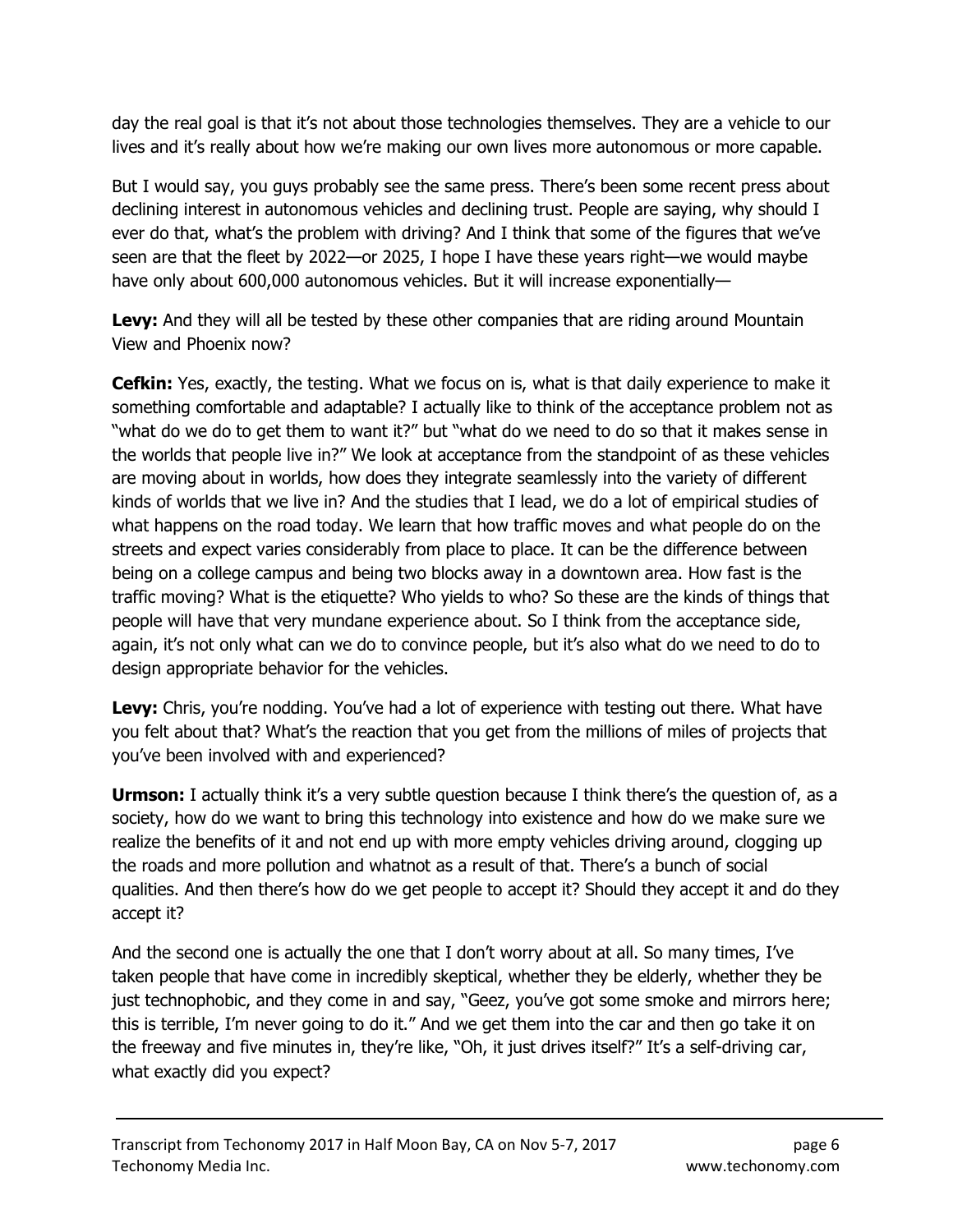# [LAUGHTER]

And you know, ten minutes in, they're like, "oh, it's actually pretty good." And you leave them for an hour with it, they're like, "oh, it's better than me, I want this." And I've talked about this from my days at Google. We had one guy who came in; he drives a Porsche and so he's a driver's driver. And he told us upfront that this was just dumb, right? Why would we be wanting to take driving away from people? And he took the vehicle for a week and came back at the end of it, and said we couldn't have it back. And he said, I get it. For one, people are terrible drivers and he observed that watching the display of what other vehicles are doing. And the other was he realized this gave driving back to people, that for most of the time, even if you like driving, you actually don't enjoy it because you sat on the 101 [freeway] here in the Bay Area or pick your local commute and it's not actually fun. What you want to be doing is checking your phone, or reading a book, or having a nap.

**Bartolomeo:** I think that's what a lot of people are doing.

# [LAUGHTER]

**Urmson:** Having seen people on the 101, it's a serious problem, yes. And so if you can let them just do what they want to do and not have to enforce another prohibition, this time around technology, then they're going to accept the technology. And then as a society, we'll get from that the safety benefits and we'll get from that the reductions in congestion and the environmental benefits. This is what I think is really compelling about it as a product.

**Bartolomeo:** Steve, I think Doug brought up the point that I think is real critical about getting acceptance. It's just not about the vehicle; it's about all of these other assets and things that we're involved in and have to do to drive a vehicle. Don't we need to see the autonomous vehicle come together with more of a sharing environment and could we communicate to people that you don't actually need to own a vehicle any longer because you can have an autonomous shared vehicle. It's a better performing asset. You don't necessarily have to have insurance except by the mile. You could have immersive media experiences.

# [LAUGHTER]

You could live farther away from where you work because it's a better place that you want to live and you don't have to worry about the commute and the drive. So how do we get all of this integrated in with this autonomous experience? Because I think the autonomous vehicle by itself just being talked about probably is part of the thing that's not real compelling to some of the people that say, "I want one." But we have to bring all those things together.

Levy: You bring up an interesting point. I heard some pushback about autonomous vehiclesyou mentioned some of it; your commute could be longer because you could spend the time elsewhere. Some people are worried that because of this there'll be more cars, there'll be more people driving around because people will be freed from worrying about how long they spend in the car and, environmentally, it might be a disaster. Anyone have an answer to that?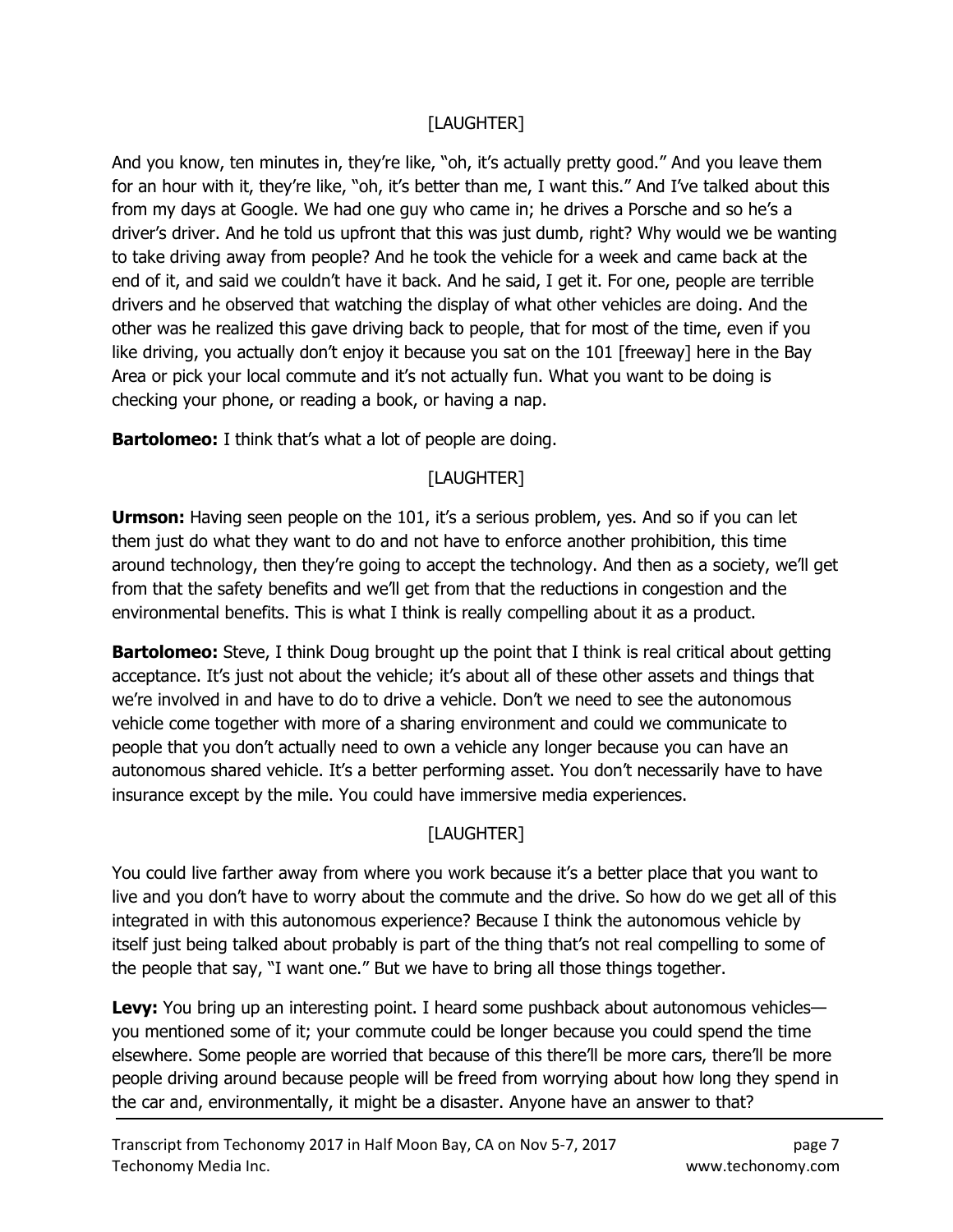**Bartolomeo:** So one of the things that we've been looking at is will the miles driven increase or decrease, will we save fuel? And I think the facts point to—although Melissa may have more data on this—that the miles driven will actually increase because we'll have people become passengers or users of autonomous vehicles who aren't today [like] the elderly, the blind, disabled, lower-income people who will start using those vehicles. But also with autonomy, we'll have better management of the vehicle and things like platooning. We're going to get more efficiency per lane, so we will get less congestion even though, potentially, we'll have more miles driven.

Levy: Let's talk about the benefits later on. Melissa, did you want to say something?

**Cefkin:** I don't have any figures right here, but one projection is that we would see an increase of congestion in the early years. But again, as that optimization and efficiencies work out more and people adapt to the best ways of using them, it could shift. But I think the other thing to keep in mind, of course, is that when people are traveling, they're usually not traveling just to travel; they're trying to get from one place to another for a purpose. And that doesn't necessarily change. You still have to get to your meeting on time and those sorts of things. So yes, you could move farther away and have to get up that much earlier and sleep in the car and those sorts of things, but the goal isn't about the time in the vehicle only. Although we can do more with that, potentially, and hopefully when we do more with that, we don't have a failure of imagination and get rid of all the wonderful things about mindless travel through time and space that we get by being in a car. But people are still living their lives and they'll need to get to the places they need to get to and meet with people and be running late and all those things anyway.

### Levy: All right. You're nodding, Dyan, you agree with that?

**Gibbens:** I think it's a challenge that is not going to go away. And I think we just need to do more in this sense and so once we have more autonomous cars, we'll understand what the data is and we can model these things very well and I think prepare for those. And so, for me, I want to be part of this progression and I think that we need to work together on that. And so whether it's having engineers, and for me it's having unmanned systems and drones, and we want to have engineers, we want to have operators, we want to have customers, because if we don't, we're going to have a suboptimal solution every time.

**Davis:** Well, if I can add too, I think there's always this desire to pick the absolute. At what point in time will every car be autonomous? At what point in time will we achieve this particular point? And I think Melissa's comments were well said. We're going to see a range of autonomous things—that's at least how we've been describing it—and there will be periods of adaptation, right? There may be more miles driven in the short term but I keep reminding people, your average car's used 4 percent of the time. And so over time, I think we're going to see much higher utilization of vehicles and fewer miles driven but there's going to be transition periods. We'll see the same thing in unmanned aerial vehicles, right? There's a lot of consternation around how you manage these things, but over time we're going to see some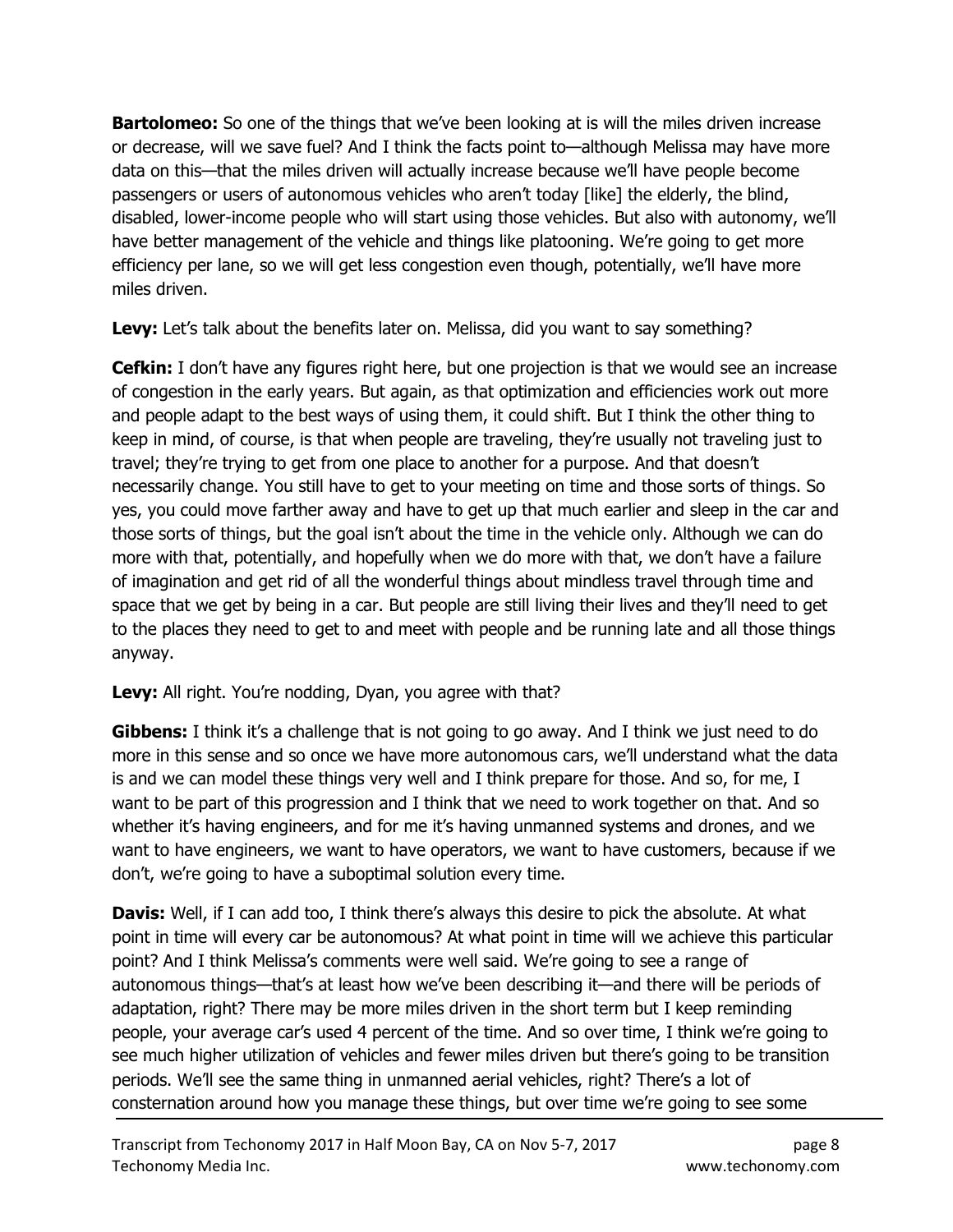amazing new services and capabilities that come from that. But I think where we're a little uncomfortable is that transition period.

**Levy:** Another thing we're uncomfortable about is injuries, accidents, fatalities that would be attributed to technology as opposed to a driver—even a drunk driver, right? Obviously there's a huge number of serious accidents and fatalities that are due to driver error—most of them, the vast majority—yet a single one attributed to an autonomous vehicle. You saw what happened with the Tesla thing in Florida. It wasn't even clear what went wrong there. It has a huge outcry there. And there's this thing called the trolley problem, which is sort of the bugaboo there and I know, Doug, you have some thoughts about that. Tell us what the trolley problem is for those who don't know it and your thoughts on that.

**Davis:** Well, the trolley problem—and there are others of these online if you go find them—it's kind of the test that says, if you have a runaway trolley and it has two choices, two tracks it can pick. Does it run over this person or that person and which do you choose?

Levy: Well, one could be like a bunch of Boy Scouts and another could be a Silicon Valley venture capitalist, right?

# [LAUGHTER]

Davis: Yes. Or there are others, you know, there's a little girl crossing the street and there's a grandmother that steps out.

Do you have a bias against age? Those kind of tests will all come back. From my standpoint and I've had this conversation with some of the OEMs in the industry as well, there's a whole domain around functional safety. And the idea around functional safety is yes, something can happen to the system that would cause it to have a failure but designing the system in such a way that it can fail operationally. In other words, the vehicle can get to the side of the road. The trolley does have another backup capability to be able to stop before it runs over that venture capitalist. And so it's much more about designing the system to be able to deal with those random kind of situations as opposed to saying we're going to have these runaway vehicles. I think that's really important.

Levy: Well, I think the issue with the trolley problem isn't so much saying that the car or whatever autonomous vehicle isn't safe enough but that it made a decision that a human would be responsible for. And that's the thing that I think people can't abide. I mean, obviously, if you flipped it around, if we had a lot of autonomous vehicles, if that was our standard, and then you were talking about people, you would never let them turn it over to people there because they couldn't make the right choice, either, right? Go ahead, Melissa.

**Cefkin:** To add to that, though, I think you're exactly right that the focus starts to be about the moment that decision was made and what it was based on? And again, it makes me happy that even the engineers and the developers are forced to sort of encounter that, the decisions they're making in building the systems could have impact on what happens there. But you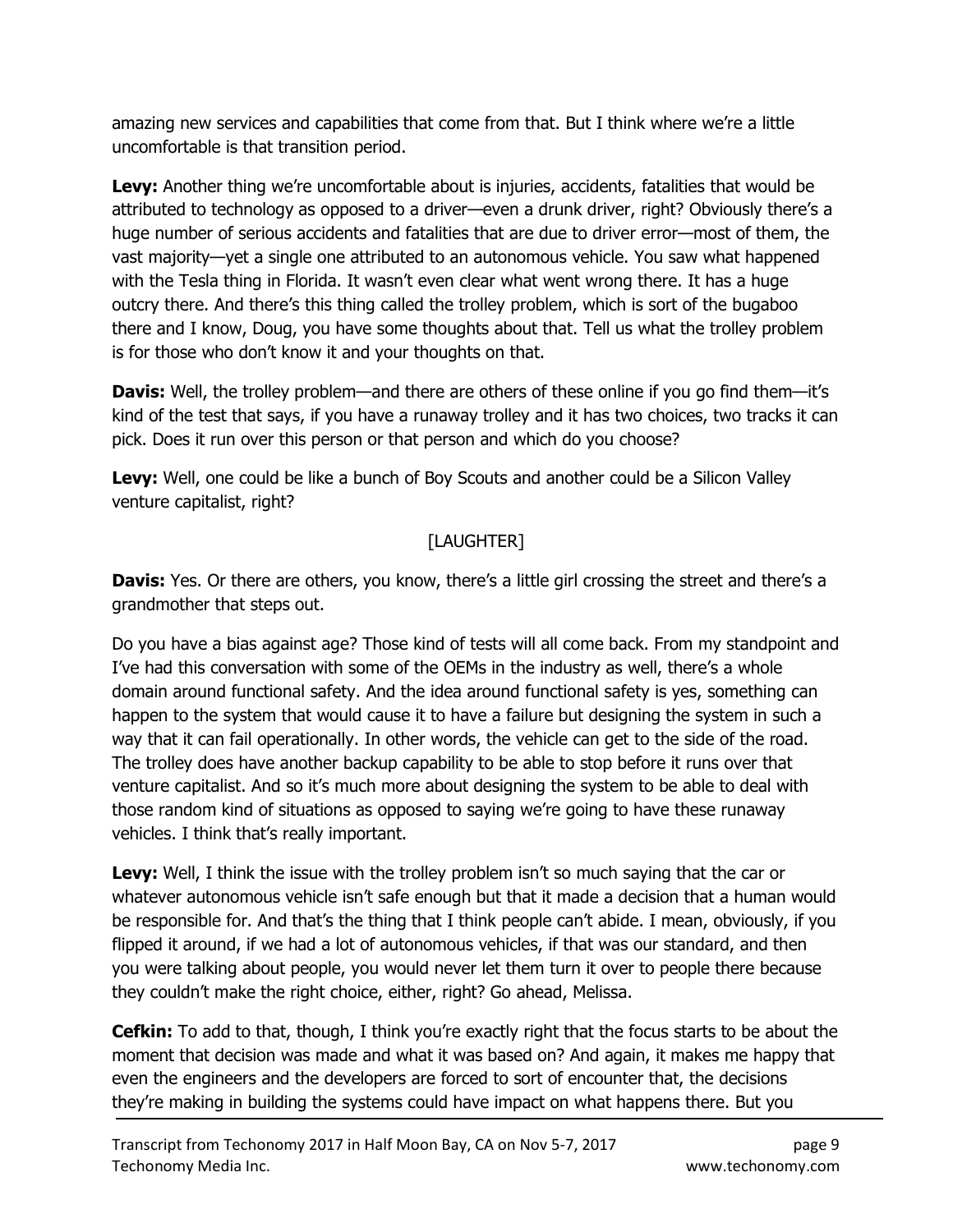know, decision-making for an autonomous vehicle is—Chris, you can help me if I get it wrong but it's something like 100 times every second. It's updating constantly, constantly, constantly, so at what point in time was that decision? And then these instances that we use to tell this story, with the trolley problem, think about the categories you just used. Those are social categories. The machine will see small moving objects. And somewhere in the annotation of the computer vision, they will have been told to call those small moving objects kids. They won't call them Boy Scouts, unless it's a really good computer vision program that's been annotated in that kind of way.

# [LAUGHTER]

But these are how we see the world. This is what makes it for me, as a human scientist, such a compelling and interesting problem because we can't help but see the world through the social categories we've learned. But we're teaching the computers that and it's only ever going to be a very partial education. So they won't have the category of grandma and kid; it'll be a slower, taller moving object that we've now called grandmother or woman. But it won't have the soul to have a feeling about that. And I think that's where it's so easy to conflate and get excited about the trolley problem because we can't help but see it in those terms. But to the computer, it's just not.

**Davis:** Well, I think the other challenge with the trolley car problem, in particular, is that it is a profound ethical question that as human society, we don't have an answer to. This is not like it's something that was invented three years ago as a hmm about self-driving cars. This has been a fundamental ethical problem for hundreds of years. It probably wasn't trolley cars when it first was thought of. And so from my point of view as a lowly engineer trying to make this technology work, I think it's not really the right answer to put that problem on the vehicle, right? I think we want to make vehicles that are safer than people because we'll see a benefit from that and we want to see all the other cultural benefits and social benefits of this technology and this is one of the classic cases of kind of almost inventing a problem. The likelihood that you end up in a no-win situation in driving is incredibly low.

I imagine there's probably nobody in this room who's had to make the choice between drive over the Boy Scout or the grandmother in their lifetime and probably doesn't know anyone who's ever had to make that choice. And so by having a vehicle that is inherently a better defensive driver and avoids those problems and then brings a more reliable assessment of the underlying physics of what's going on to the problem means that you reduce the likelihood of a negative outcome anyway. So it's one of these things to get wrapped up about and I think it is valuable in that it causes people who are working on this technology to understand, to really think about the implications of what they're doing and bear that in mind and kind of carry that responsibility with them. But I think as a specific question, I think it's not actually super useful.

**Urmson:** And I'll add that Professor Amnon Shashua and Shai Shalev-Shwartz recently published a paper that defines a mathematical model to define blame for an autonomous vehicle. In other words, this model says that we understand enough about the vehicle, its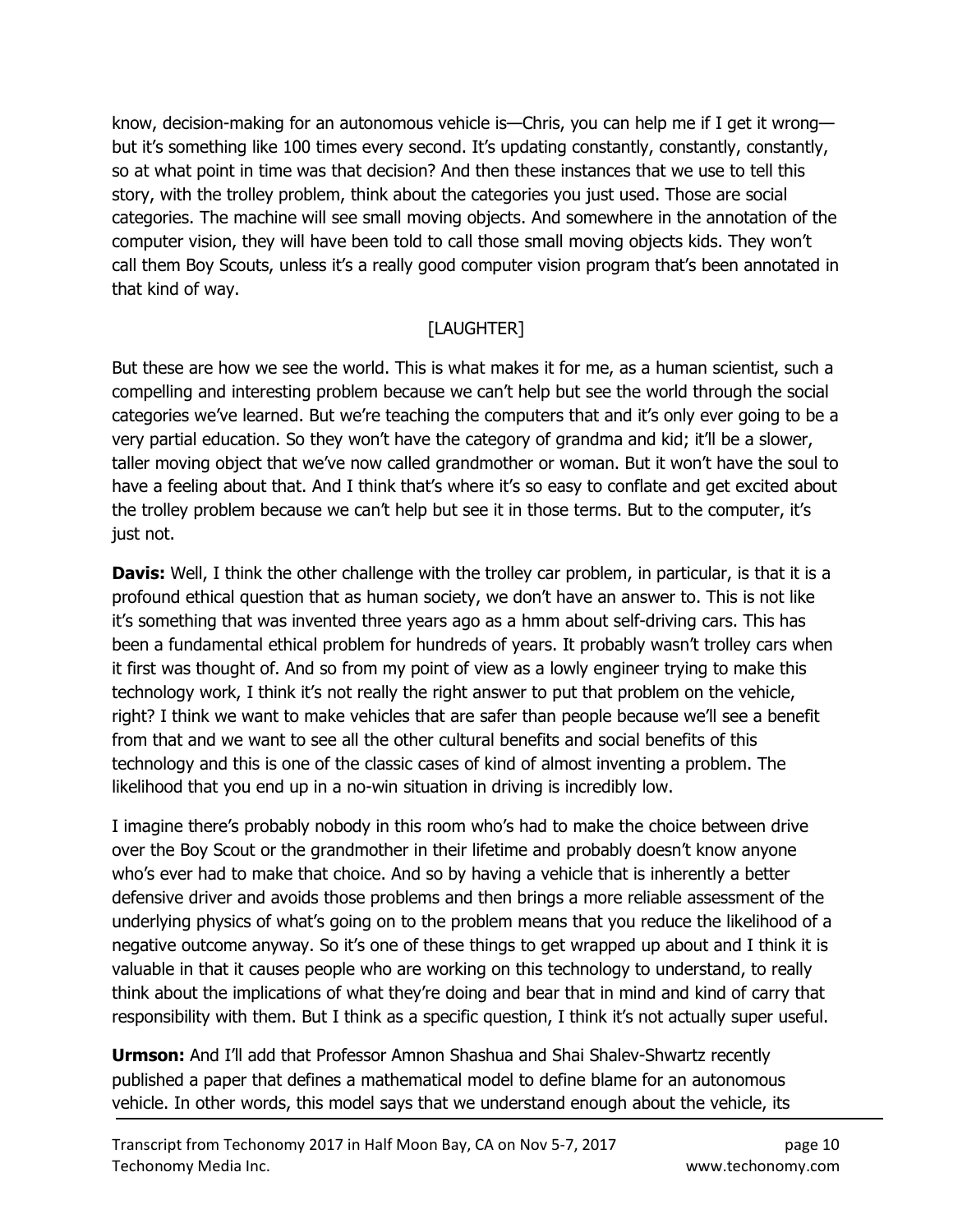capabilities, and the physics around it such that the model would provide the driving policy software from ever issuing a command that would cause an accident with a human driver. It doesn't mean a human driver couldn't hit an autonomous vehicle, but mathematically we know we can prevent that from happening and therefore the vehicle would not be to blame for an accident. And so I think there's an opportunity with the understanding of the technology to be able to create that kind of situation.

Levy: So I want to move a little bit to another thing that we have to deal with, which is regulation and how that works there. Dyan, I'm going to start with you because I think probably we're a little ahead of where we are in terms of on the road, in boats, and other things in the air, where you are. You deal with regulators all the time, I assume, right? So tell me how much we've solved that problem in terms of these aircraft that we're going to see a lot more of and what lessons come to that that extend to the category in general?

**Gibbens:** Thank you for that question. I'll start about a year ago, when we were making some of these regulations and last year, under President Obama, they had the first ever White House drone workshop and I was part of that, representing the energy sector, and I discussed with all of our clients some of their three top concerns. And those were inspection, protection, and monitoring of critical infrastructure. The other was safe and cost-effective beyond line of sight, so pipelines, corridors. And the third was rapid and immediate response for emergencies. And so at the time, those were each very big, substantial challenges. Fast-forward a year and we've had a lot of progress in each of those areas. We still have quite a way to go. And I'll give you a couple of examples of why I think it's improving. One is we just had several hurricanes hit our country. My company, Trumbull Unmanned, we're based in Houston and we worked with FAA as did several other companies and I think they granted a couple hundred emergency COA flights. And we flew several hundred flights during that time frame. We were able to use technology to keep people out of harm's way. We were able to use technology immediately and able to use autonomous technology and to make operations better, faster, safer, and cheaper.

Another thing I'm excited about is what was just announced last week and it's the U.S. Department of Transportation unmanned aircraft systems integrated pilot program. And so that is going to focus on key areas that I just mentioned—you know, beyond line of sight, autonomy, and emergency response—and working with companies both public and private and government on how to move forward with those challenges and opportunities. And one thing I'll just add there is that we're talking about autonomy and progression, and I'm seeing some familiar faces in the audience with respect to defense backgrounds, and we need to just always consider that with every opportunity, there's also a threat. And so how we plan around those with respect to cybersecurity, cyber-resilience, and then also data management and user agreements as well.

Levy: So in the drone space, it's interesting. You talk about the White House and drones. I guess people have speculated, well, maybe the way to attack the White House would be with a drone there. Where are we on security and those issues?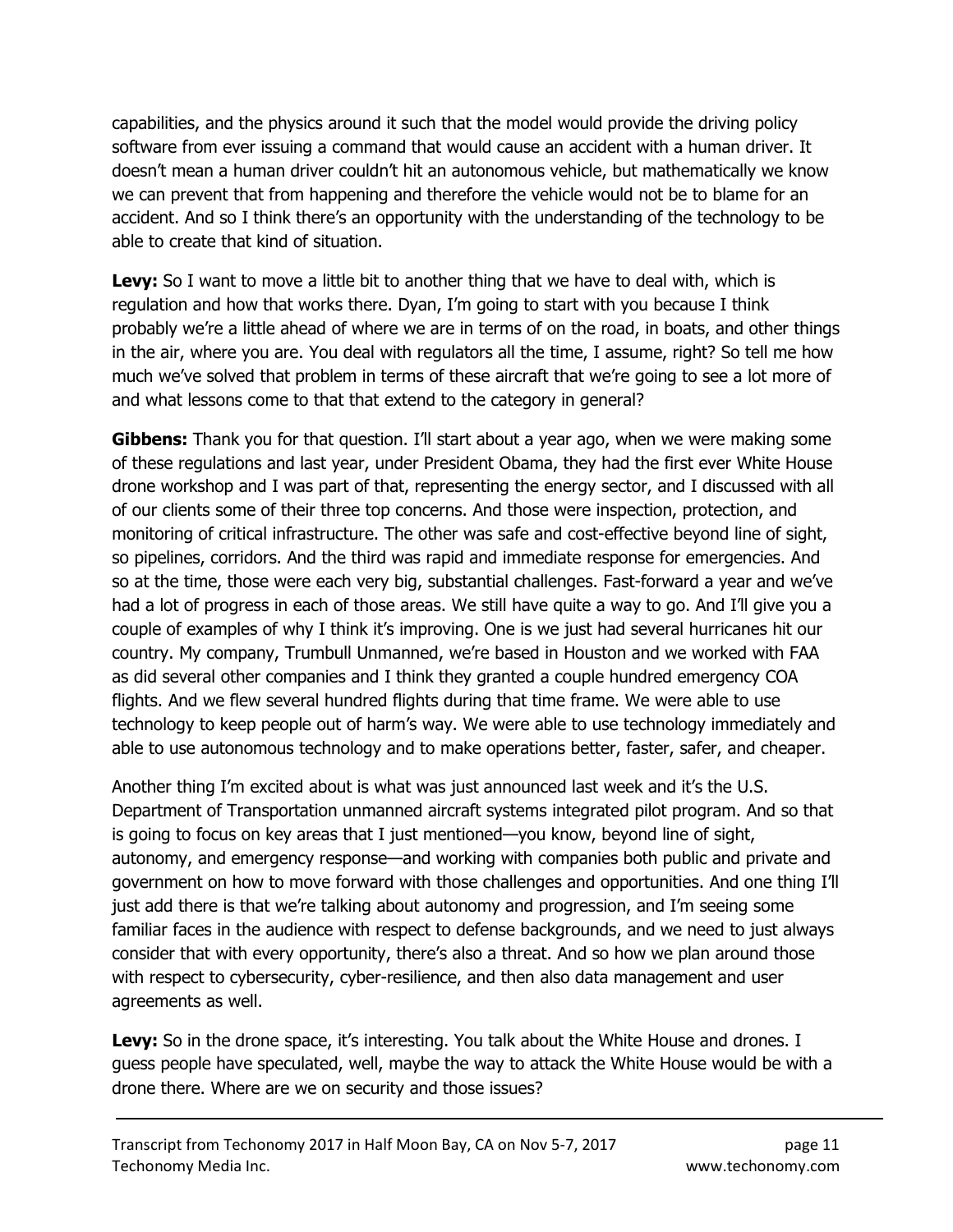**Gibbens:** We're making progress, but we still have a long way to go. And so I think each company up here is dealing with that in some respect. And so, counter-UAS, counter-drone is a big initiative. They just put in about half a billion dollars into the Department of Defense for that. And so not only is that an individual security issue, it's a national security issue. And so these are gaining, I think, the proper attention from the administration, from the Department of Defense, because these challenges are not going away. As we continue to have more autonomy, we're going to continue to have more security threats as well.

Levy: So it sounds to me actually that in terms of the air, in terms of drones, we have a fairly enlightened approach to it there. And in different states, we're seeing things licensed, I think probably more because of the lobbying acumen of some of these companies working state legislators than any particular enlightenment. Though there was a thing last week from national regulation that seemed in the opposite direction there. Will the regulatory agencies, the places that put the rules on that, be a hindrance? Mark, you probably know about this.

**Bartolomeo:** So one of the things that we believe is that through education, with the federal agencies, we can have a very effective, participatory regulatory process. And really what the regulators want to know, the FAA, the FCC, is can we do this safely? And so they're looking for that participation from the UAV companies, the OEM companies, the network companies to really lay out how we can identify those UAVs, so what is their unique serial number that's being broadcasted, how are they being managed and controlled, what type of latency is involved in the interaction with those, how do we do collision avoidance? The issues are very similar across all types of autonomous vehicles. But I think the FAA is just moving a little bit faster and they've put some regulations in place with Part 107, that are actually facilitating the use of commercial, unmanned aircraft. So they're getting some experiences and they're understanding that it is being done safely. That's the key thing.

Levy: And I wanted to touch on whether there are currently what seem to be—at least in the short term—intractable obstacles leading to full autonomy. Are there things that we can't do yet that we have to make either scientific breakthroughs or AI breakthroughs in order to achieve on the ground, say, full autonomy? Chris, what do you think about that?

**Urmson:** Yes, there's hard work to be done. I don't think there's any fundamental science at this point—I could be wrong. I've been wrong before, but I think here the hardest problem that we're facing is really predicting the next five to ten seconds of what's going to happen in the world. So when you drive along the road, if you really drove based on where everybody was in this moment, you'd hit an awful lot of things and that would be a bad outcome. And so we have to look at where the other actors there, whether they be pedestrians or cyclists or other vehicles, look at what they're doing and then try to understand a little bit about their intent. Is that vehicle about to make a left turn in front of us or a lane change? Is that pedestrian about to step into the road? And so that's really the hardest problem left in automated vehicles, getting that so that we don't just get it right most of the time, which is kind of the canonical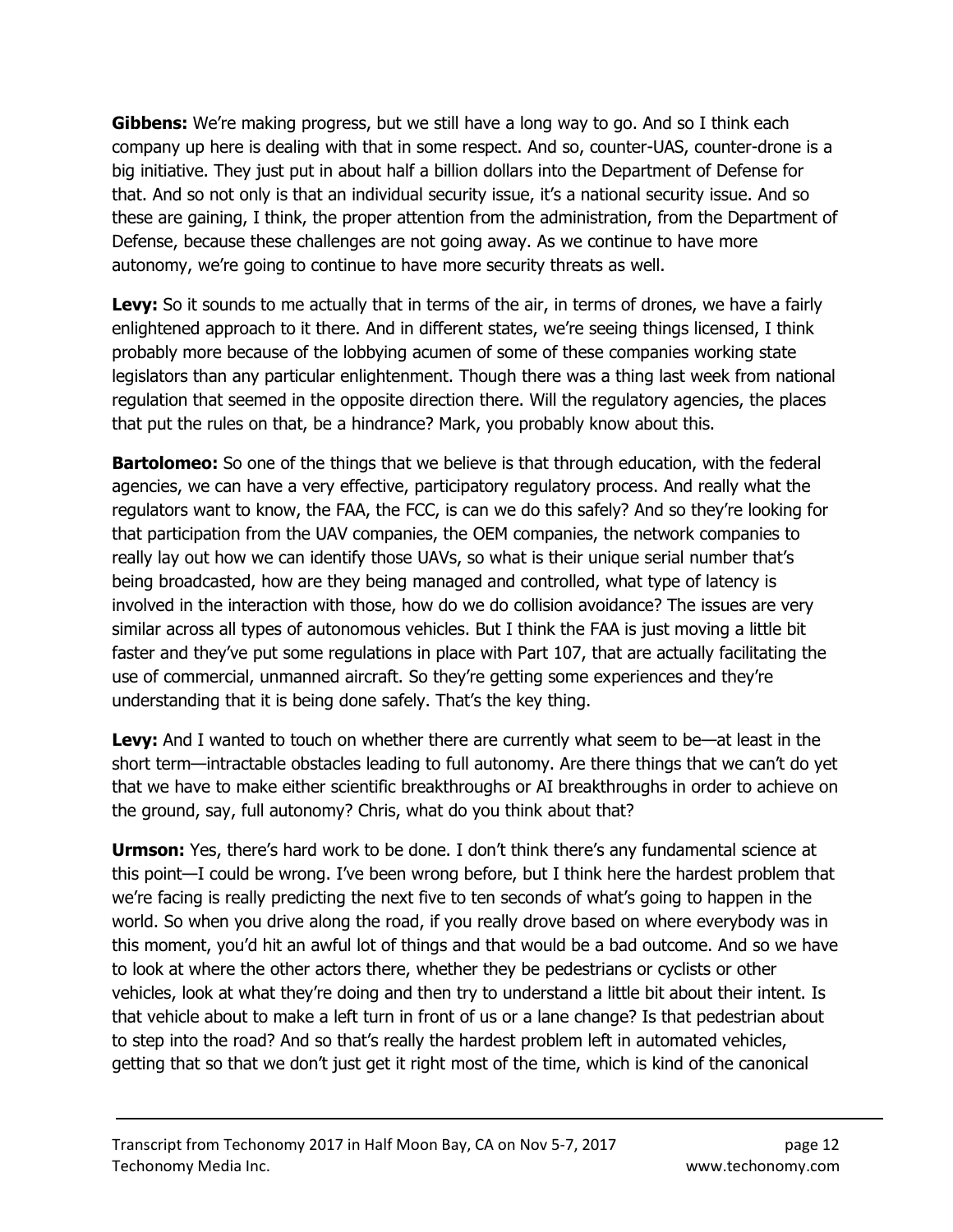machine learning problem. It's pulling out the rare events from that to be able to identify those scenarios as well.

Levy: It seems to me that the problem in that is some of the problems that we've been hearing in some previous panels about getting chatbots to do a long conversation and things like that. When a self-driving car or really any kind of autonomous vehicle is navigating its environment, it doesn't understand its environment. It knows what to do, as you say, in the next five or ten seconds but it doesn't know what a pedestrian really is, right?

**Urmson:** Well, and I think that's actually why automated vehicles are one of the places where you're seeing progress because we've seen robotics go into manufacturing in very repetitive tasks and, again, they don't really have that kind of fundamental question of what is this thing I'm making and what's its inherent value? Driving and the UAS space are the next realm of that, where the problems are kind of understandable. We built roads for people, they were never really meant to move at 70 miles per hour and so we structured them in a way that we give them lots of signal about what's coming up on the road and what the world is about to do to them. And so that semi-structured nature of the problem is what makes it the area that we're going after with technology now.

**Cefkin:** Just to add to that, I think, as Chris said, the very interaction-rich environments of cities and urban environments is where the challenge remains very serious for the ground autonomous vehicles. And those kinds of things of like, what does it actually see and know, again, this is where we bring some more of the kind of social learning. Think about it again. You don't even pay attention, but you see some pedestrians on the side of the road and if there's two of them that are taller and two of them that are shorter and they're clustered, you would probably think family and they're going to operate and move in some ways [that are] familylike, right? So those kinds of predictions you're already using a category of a social understanding. Those are the kinds of things that we can maybe increasingly teach the vehicles, but they won't always know.

To compound how hard a problem it actually is, and this is where I think there really is some time left for these time frames that we've been projecting, what we see when we look really closely and empirically at what's happening is that these are very complex, multi-agent kinds of problems that of course the computer systems ultimately should be even better than we are at managing. But whether that car's going to actually turn, its intent; it's meanwhile judging somebody else that might be blocking it and that person is judging somebody else that had something to do with the environment. So it's this whole chain reaction. Getting those things, like what matters and what doesn't in that picture, and working out the models appropriately to be able to accommodate, it might not be fundamental science, but there surely are some areas left to develop out much further.

**Davis:** The one part that gives me some confidence here is that there is this kind of exponential-reasoning tree that happens, but people are really bad at that stuff.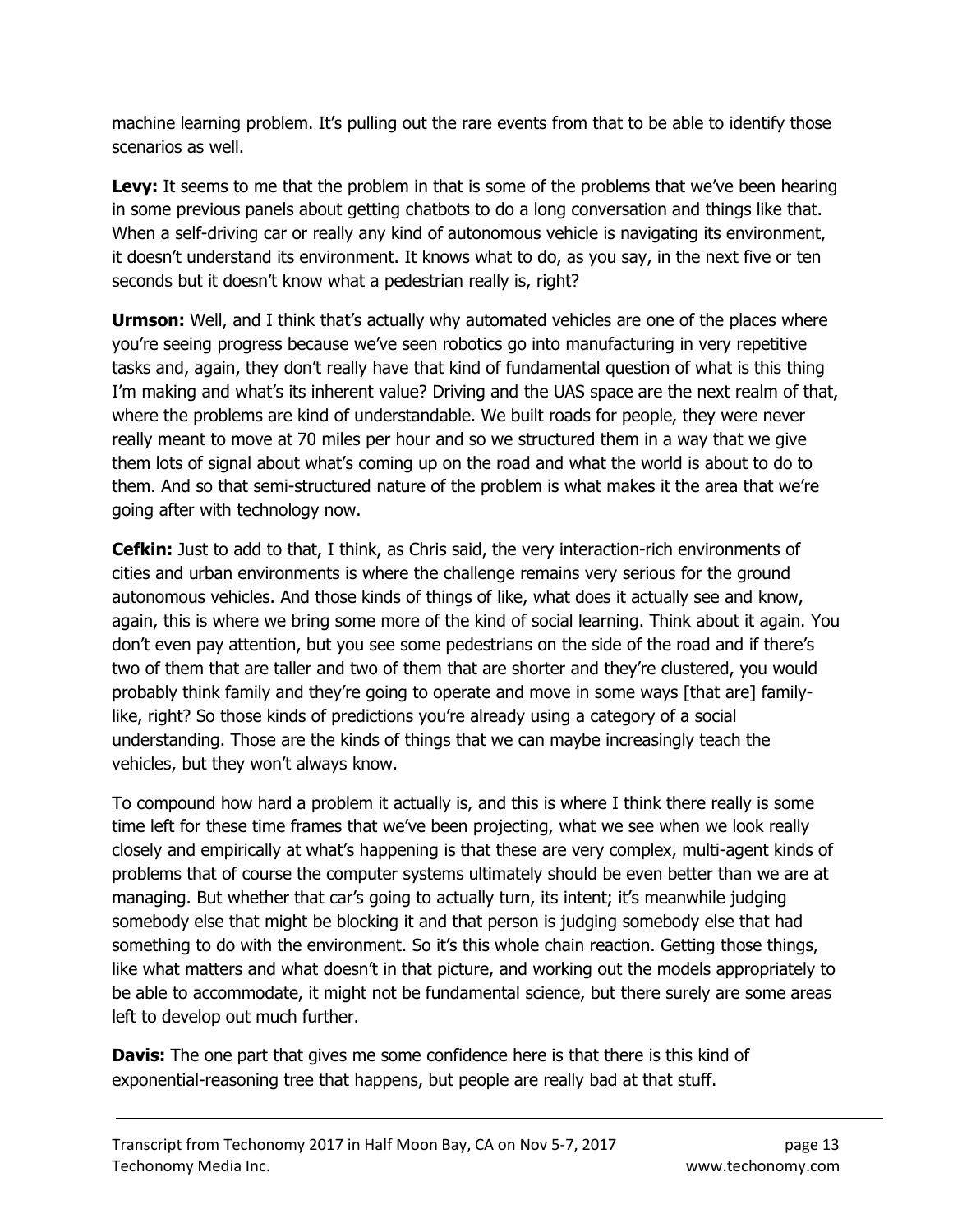Cefkin: Yes.

Davis: And somehow we're able to drive down roads anyway.

**Cefkin:** We can get better.

**Davis:** Which means that there's a hope that we can kind of truncate that space—

**Cefkin:** But we do that in part by interacting on the road in very subtle ways.

**Davis:** Yes, absolutely.

**Cefkin:** There's the obvious hand waves and those kinds of things, which happen on occasion. That's not the total thing, but the car becomes kind of our prosthetic device, right? So we communicate things whether we mean to or not. If I'm a stop and I let up on the brake because I'm going to start to go, I might just think I'm starting to go, but the fact that my car starts to roll a little bit gives other people that message. And so part of what we do is, we're very good at accommodating in these microinteractions and there's a lot of that going on.

### Davis: Absolutely.

Levy: Yes, it seems to me, we're in this valley. We're going to be in the valley, where the autonomous vehicles, which eventually will be able to communicate with each other and be able to do those tricky situations better than we do. We will also be interacting with human beings and that kind of communication is going to be the toughest one, right? When everything or the vast majority are autonomous, no problem, you're going to know and maybe there will even be an algorithm, maybe you'll even be charged money to dive in and cut some guy out, right? There'll be some account you could use, that's possible, right? But in the meantime, when humans are interacting with it, those little, subtle signals you can't give to an autonomous car. Or can you? I don't know.

**Bartolomeo:** So Steve, one of the areas is—and I'd like to get Melissa's comment on this also—it seems like autonomous mobility will take off where the infrastructure is more prepared to accept it. And I think that's one of the things we've seen with UAS, this infrastructure in the air that doesn't have a lot of these subtleties. And the FAA does have guidelines for temporary flight restrictions, restricted air space, and that's well-known and managed. So it seems likely that autonomous mobility will take off where the infrastructure's ready to go. And one of the things we haven't talked about is like maritime and harbors and places like that where we're seeing it actually taking off right now because they have the ability to put those ships into specific ports without pilots on board and things. And most of the testing that I've seen has been in closed environments like universities and places like that.

**Cefkin:** I would just add that I think that, yes, certainly where it is now, those sorts of more contained, somewhat more hygienic-y kinds of settings makes it more possible. And then the environment in terms of the sensors but also even just the way that the physical infrastructure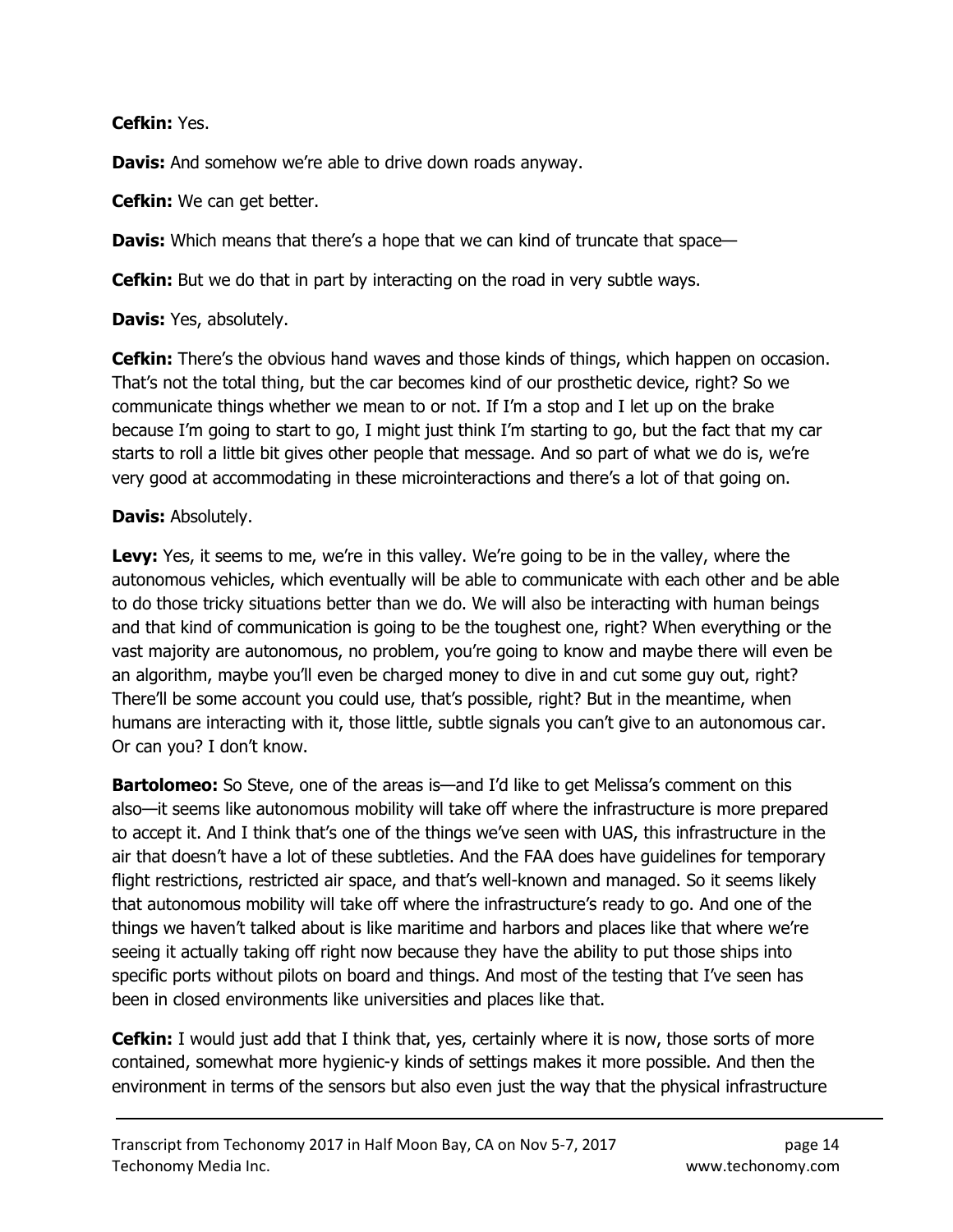will—it disciplines us and guides us and tells us where and how to be, as that shifts too, that will play a role. But again, with the pedestrians or the favorite case of the bicycles, I mean, they're shapeshifters, they do everything crazy, they act like pedestrians one moment and cars the next and all that—if we're going to try to wire all these things up, how readily will they be able to interact in a kind of wired manner? Are they going to change their path based on a moment-to-moment sort of interaction? So I think it improves as it increases but it doesn't necessarily solve everything.

**Levy:** Before I take the questions, I just want to spend a minute or two on what happens when we get to that point that we're all talking about. I'm wondering, are there going to be effects that are transformative as we saw, say, from the interstate highway system, where it really rewrote the geography there? What are some of the amazing or potentially amazing secondary effects that will come when this future that we're talking about arrives?

**Bartolomeo:** So one of the things that I think about is do the automotive OEMs become publishers? Do they own the media experience for the consumer at that point? Do we see this big shift that occurs because now that I'm actually in this vehicle and, assuming the vehicle is fully safe and getting me to where I need to go very efficiently, what is it that I will be doing in that vehicle? And it seems to me that's the opportunity for that immersive media experience and there will be big battles between the Silicon Valley platforms and the automotive OEMs to sort of win that space.

**Levy:** So will a car be like a walled garden or an open system?

**Davis:** Well, we recently worked with Strategy Analytics to go look at exactly that thing, you know, ignore the economics of the vehicle itself, right? We could talk a lot about that but look at everything else that happens around them over time. And they looked at a window further out when we have a large percentage of these vehicles on the road, more like 2030 to 2050, but they said the positive economic impact is about \$7 trillion. And you think about and say, really, that's pretty far out in time. But we step back and think about what the PC has done. Again, ignore the PC itself and think about everything that's changed around it and the positive economic impact that has resulted. To me, I think the same is going to happen as we move into an autonomous world as well.

Levy: Dyan, what about millions of autonomous vehicles in the air? How does that change things and bring effects we haven't seen before?

**Gibbens:** I think whether it's an autonomous ground vehicle or air vehicle, two of the biggest factors are safety and efficiency. And I know that those are what some consider boring metrics but I want to save lives and we want to save time. And so when we have that, that enables us to do second- and third-order problems for the next generation. So I think for me, that's what I get most excited about. We haven't talked a lot about the next generation, so I think autonomous systems, vehicles, air, ground, everywhere else are really exciting the next generation to become data scientists, computer scientists, engineers and they view this with a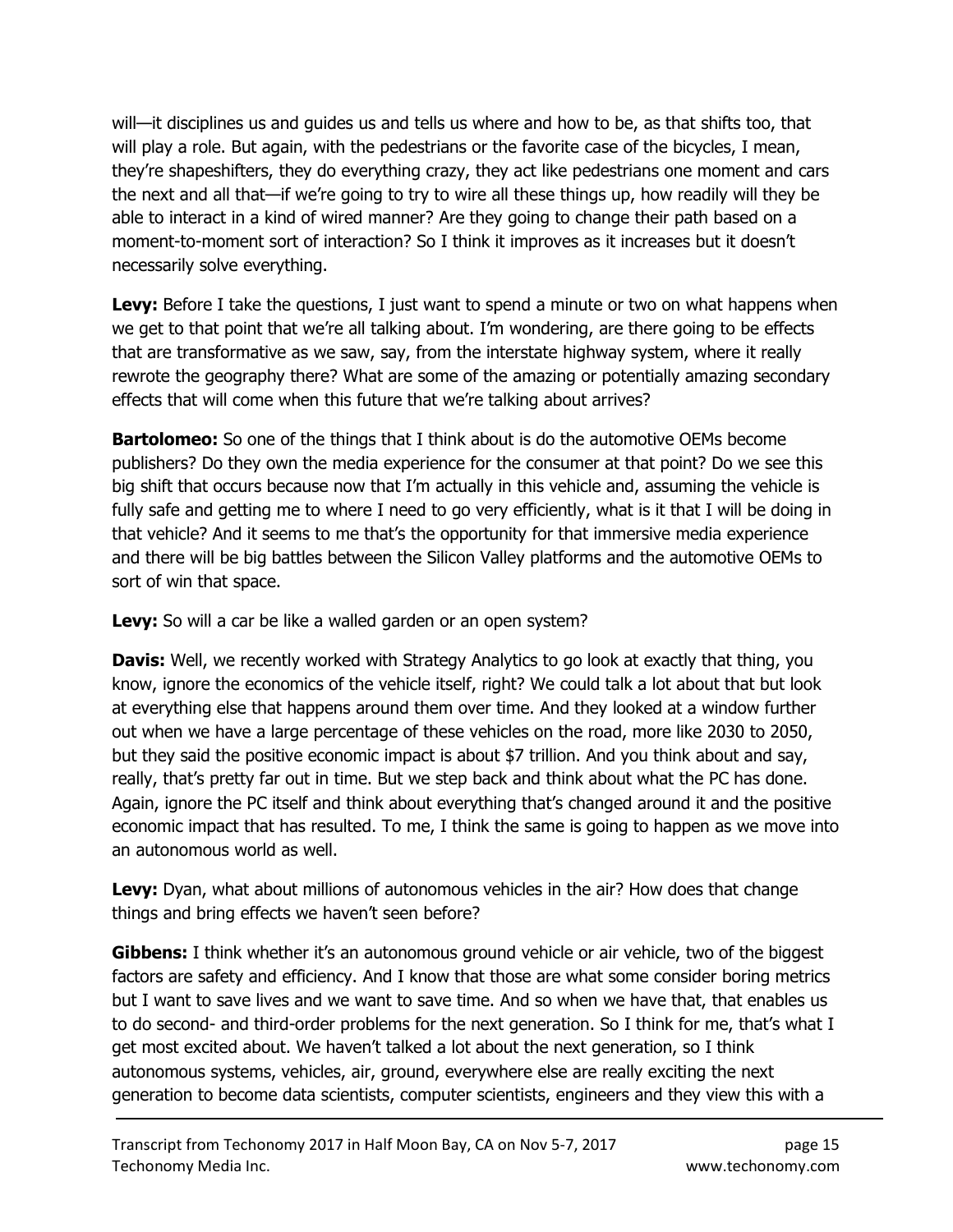clean landscape without constraints. You know, we have a drone camp every year where they pitch an idea and I just want people to view these problems and challenges, unlike an engineer—like I am, with constraints—you know, size, weight, cost, power doesn't matter and they view and solve those problems. So I'm excited to see how these inspire and empower the next generation.

Levy: Great. So let's take some questions here. I see one over here.

**Q:** I'm a real estate developer and I'm rooting for you because I think the changes to land use and the quality of our cities is going to be amazing. It would be interesting for you to comment on this issue that I'm dealing with at the Urban Land Institute, the first and last mile, which is essentially we're building high-density mixed-use projects, maybe a mile and a half from transit and then an employer says, okay, I'm another mile and a half from transit. Our hope is that autonomous vehicles become a means to connect people to transit systems because I don't know if you saw the article in *The Economist* a couple of months ago, 83 percent of people that work in Los Angeles County drive to work all alone in one car. And until we change that dynamic, the quality of life in our cities is not going to change. So the impacts on land use are going to be significant and positive and I'm rooting for you to succeed.

Levy: Does anyone here want to comment on that?

**Bartolomeo:** So the way that I've been looking at it and I think most people have been is that autonomy brings us really to the forefront of mobility as a service. It's not just about an autonomous car. Why would I ever want to own an autonomous car? What I really want is a fully integrated autonomous mobility as service that takes care of that last mile and is integrated in with my life, that knows exactly where I need to go, when I need to go there. You know, it can take me to the doctor's office and then come back later and pick me up and do some other things in between. And then on that last mile, we are starting to see, like Deutsche Bahn integrate in electric bicycles as part of the reservation system so that when you take the train into Munich, you also at the same time can reserve that electric bicycle for that last mile as part of that fare. So we're seeing, Santa Clara is doing some testing in that same space. So I think that's a critical piece.

Levy: Great. Okay. Here in the front row?

**Abadir:** Hi, Sam Abadir from Aspire Ventures. We're invested in healthcare AI, partnered with Penn Medicine. So I have a kind of health care question for you. In healthcare, arguably, the technology is just as advanced relative to autonomy, you know, in vision, in neural nets but in driving, you're far advanced in terms of legislation, lexicon, et cetera. I'm kind of curious, what things, looking backwards, should you never have done as an industry? You know, we should never have called something X because that held us back, for example. And what things worked out unexpectedly well as we try and bring your experiences into the health care market?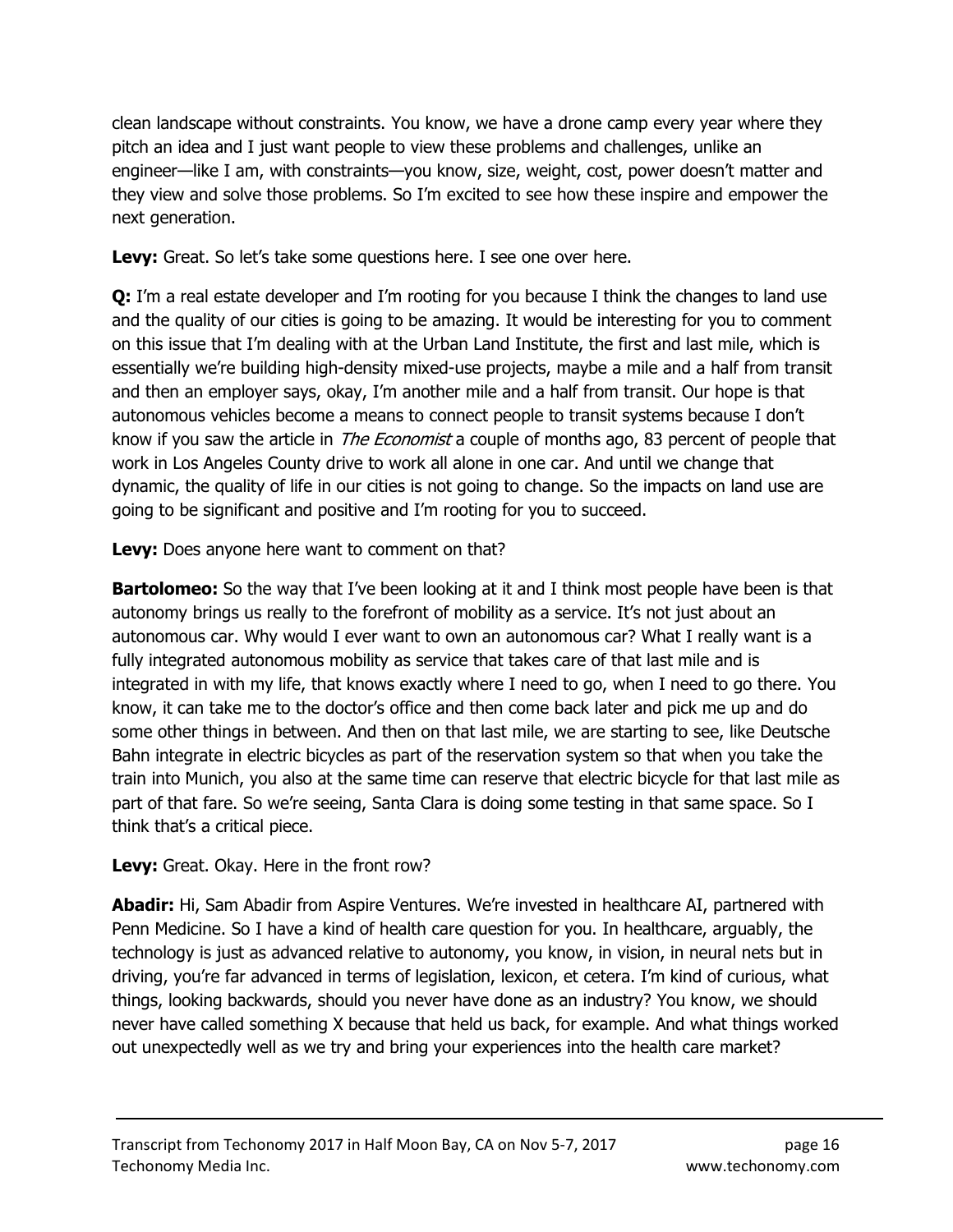**Urmson:** I guess I would think as an outsider looking at the unmanned aerial vehicle space, I think that the consumer things should have been not branded as drones. Drones are things that fly over foreign countries and drop bombs and spy on them. And I think that is probably one of the biggest marketing hits against that space, right? It's just a very loaded word. I think everyone—maybe you would know much better than me—but when I think drone, I think predator, and that's scary.

Levy: What about you, Dyan, do you use that word?

**Gibbens:** Sure, I think any technology can be used for good or bad, you know, it's how we define good and bad, where digital ethics come into play. With respect to the word drone, that word has just sort of taken over the industry. You'll notice I said both, I typically say unmanned aircraft systems because that's what the FAA says and that's what our clients say.

But as far as semantics, that is important. But I think with respect to healthcare, whether it's autonomous anything, we have to solve the problem for the government and take it to them and then say here's what we can do and not only how it benefits my company but how it benefits the industry. So that's been our approach to the company. You know, we requested flight across the country and that became granted for everyone. But that helped everyone. And I do think that we do need to be collaborative in order to solve these problems and it has to enable the whole industry.

**Levy:** I'd have to say just as an observer that I think that the people involved in this effort have done a surprisingly good job of taking what literally six or seven years ago most people thought was an insane idea and bringing it into the mainstream where even skeptics are considering it without having the experience of getting in the car. So I'm surprised at that. I would have thought it would have taken a harder sell or been a more gradual thing.

**Davis:** Well, the one thing I'd add, too, is a good thing I see in the industry right now, which is a very high sense of concern around things like privacy and security and safety. And what I've been watching from a regulatory standpoint is early engagement with the regulatory bodies, to say here's where we are, here's what's possible, here's how we should work together. And if you see in the U.S., at least recently, the Department of Transportation Secretary Chao's AV guidelines are helpful as we're at this stage of development, and House and Senate legislation, again helpful without putting unnecessary regulation in place too early. I think we're seeing the same thing in your world as well. And so that education and partnership with policymakers to recognize these are the things that are important and here's what we're doing about them as an industry is really important.

Levy: Okay. Was there a question over there?

**Nair:** Sanjay, from Edelman. Wondering if you're also thinking about the opportunity costs of introducing autonomous driving in terms of the impact it has on the ecosystem that depends on livelihood and that. Because I mean, everything you said is perfect and great and will make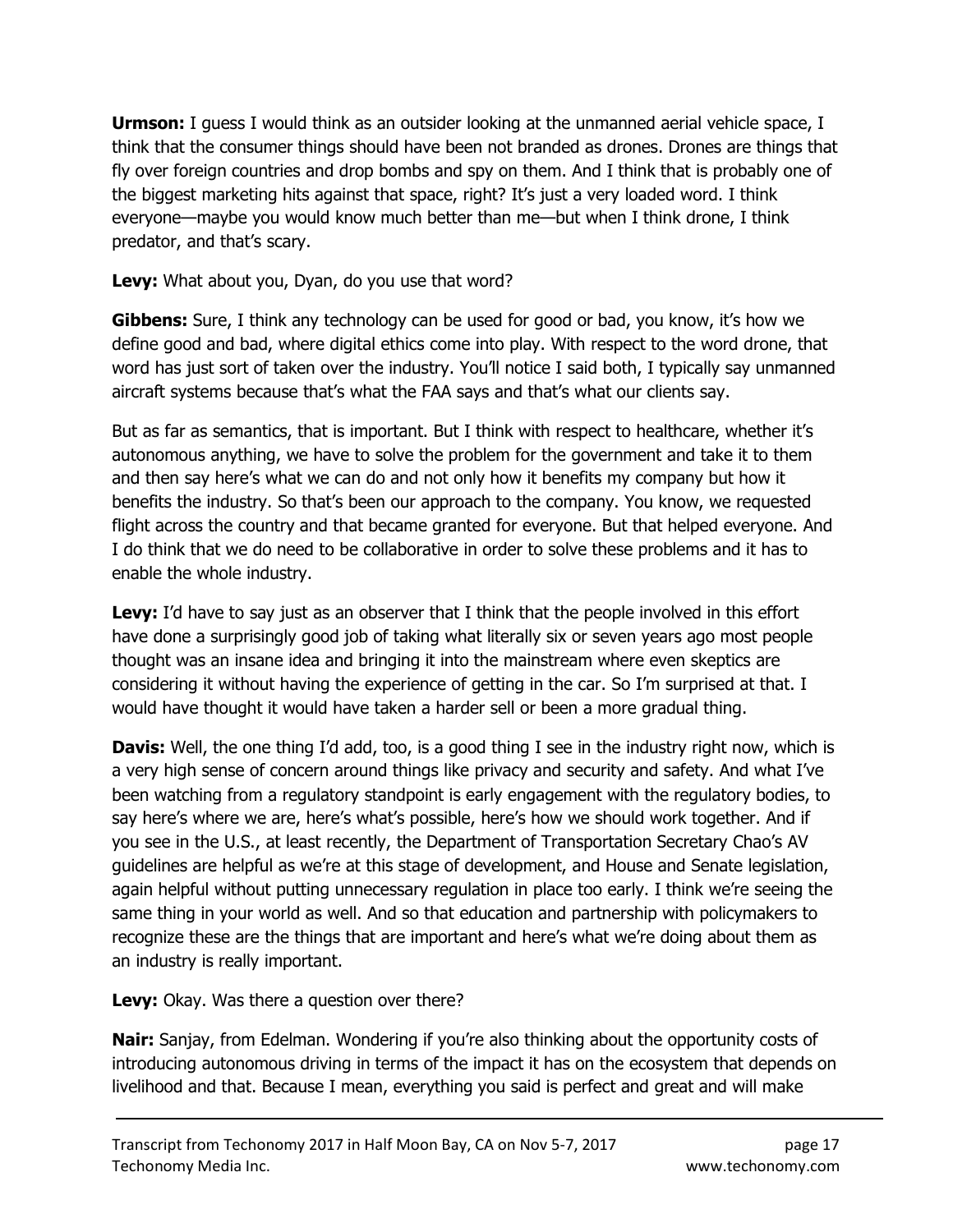sense and will be the future, but looking at everything that is happening in the country right now in terms of the divide between haves and have-nots and the unrest that is creating, is the industry thinking on that and what exactly we are doing to kind of help address it? Because just saying that we'll upscale everyone is probably not going to be the case. So what's your point of view? Just curious to know.

**Bartolomeo:** So we look at this as is there a dystopian view or a utopian view tied to this and there's a little bit of both. When we think about autonomous vehicles, particularly in autonomous fleets, we see the opportunity to perform functions where people can't hire enough drivers today. It's well-known that, you know, truck drivers are difficult to hire, there's not enough. So we see certain industries, which have those better defined financial business cases will move first and so I think that at a high level, that's really how we're looking at it. And then there's the safety factor on jobs. And someone mentioned it on an earlier panel today, I think it was John Chambers when he was talking about the UAVs doing the work in the mines, very dangerous jobs that put people at risk. Can we make those jobs safer or eliminate damaging human lives by using UAVs in these very dangerous situations?

**Cefkin:** I can't speak for my company fully in terms of the point of view and all the different ways of thinking through those issues, but what I can do and what I try to do at the very local level with the people that I work with is, as we think of examples or use cases or proofs of concept of things like that, again, to always push on this question of why are we thinking autonomy is a good solution or direction here? And if the answer comes back the only thing is it's removing a piece of labor, that we could have a driver instead but there's no other value gained by autonomy, I at least try to say maybe that's not the best case for us to be thinking about and trying to work out. Because if you could pay somebody to drive the doctor for a house call—that was one idea, it would be great because doctors can go make house calls—it's like, well, they could today, they can drive themselves. Those are economic decisions, there's nothing more gained in that. So pushing it further is the kind of thing that I try to exercise among my colleagues.

Levy: Okay, time for one more quick question. Who's got it?

**Audience Member:** So I want to come back to this trolley problem and it seems like this technology's kind of ripe for anticipatory governance. What has been going on in this field to understand the need for transparency in the algorithms and the societal buy-in for those algorithms? And what is the conflict between that and having competition between the companies wanting to keep intellectual property to themselves?

**Urmson:** So I've answered this question a few times in the past and I think this is one where it is about transparency and that if—at Google, and this may be the case now, I don't know—but when I worked there, we were pretty explicit that the car was going to work hardest to avoid unprotected road users or vulnerable road users and then after that it would work to avoid moving vehicles and after that it would work to avoid things that didn't move through the world. And to your point, that's kind of the lens it sees the world through. And at that point, as